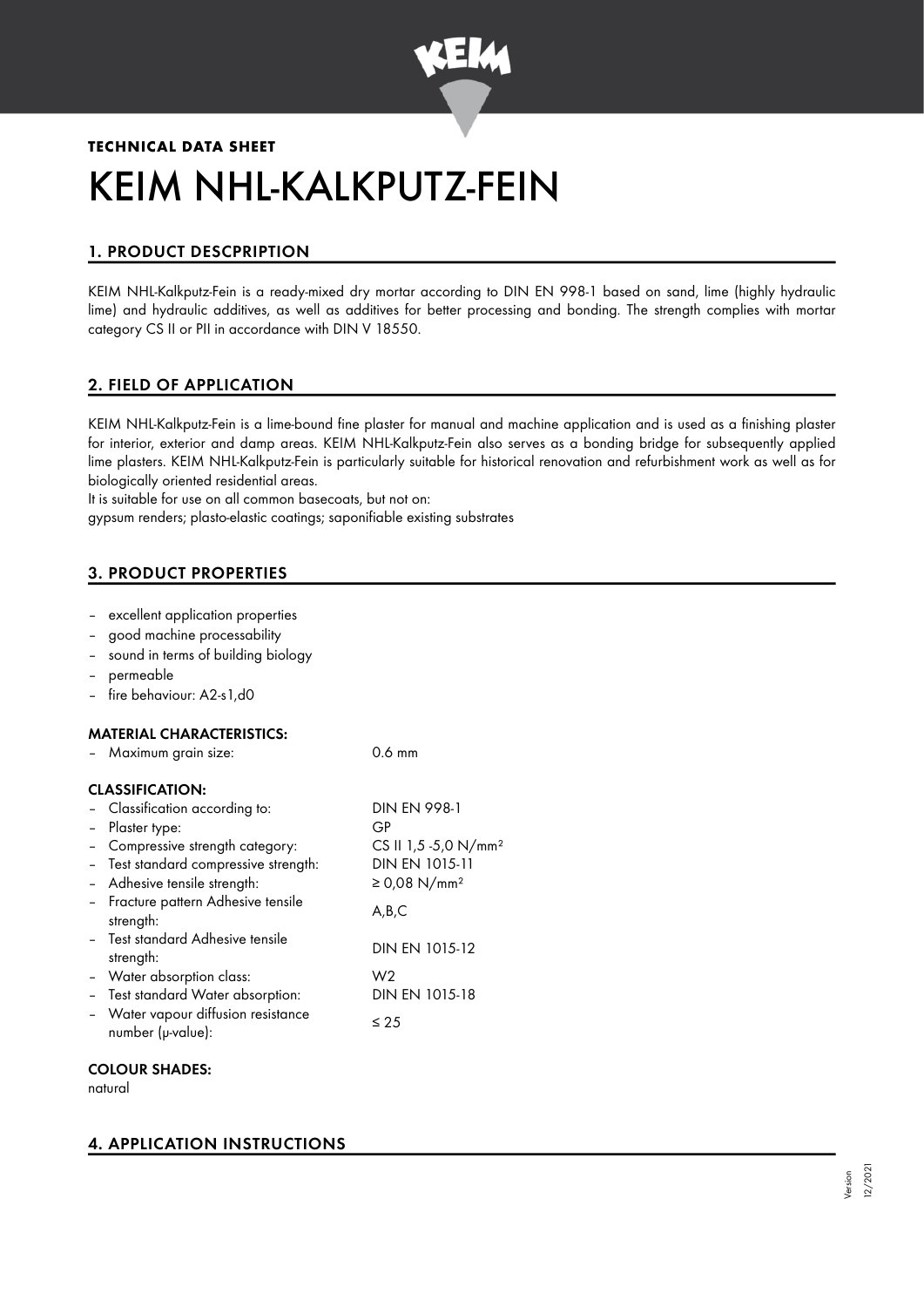#### SUBSTRATE PREPARATION:

The substrate must be strong, dry, clean, sound and free from adhesion-reducing residues and must not be too absorbent. Separating substances, e.g. shuttering oil residues on concrete surfaces, must be removed by suitable means. Equalise strong unevenness with suitable material of the same type.

#### APPLICATION CONDITIONS:

Ambient and substrate temperature ≥ 5 °C during application and drying. Do not apply in direct sunlight or on sun-heated substrates. Protect surfaces from direct sun, wind and rain during and after application.

#### PREPARATION OF MATERIAL / MIXING & CONVEYING:

Mix KEIM NHL-Kalkputz-Fein with approx. 7.0 - 8.0 l (specification per bag) of clean water with a power stirrer to a stiffplastic consistency without lumps and allow to mature briefly. Do not remix already stiffened material with water. Application can be performed by hand, via continuous mixer or rendering machine.

#### APPLICATION:

KEIM NHL-Kalkputz-Fein is applied with a steel trowel and smoothed through to a good coverage in the first working step.

#### LAYERING SYSTEM:

When applied as a finishing plaster, the layer thickness is 2 - 5 mm.

When used as a bonding bridge, e.g. on smooth concrete, apply KEIM NHL-Kalkputz-Fein approx. 5 mm thick, roughen well, allow to set for 1-2 days or apply a thin coat of KEIM NHL-Kalkputz-Fein (fine lime plaster) wet-on-wet. When used as a reinforcement layer, the layer thickness is approx. 6 mm.

#### REINFORCEMENT:

Apply KEIM NHL-Kalkputz-Fein evenly. Embed KEIM Glasfaser-Gittermatte (mesh), overlap 10 cm at the joints and overcoat wet-in-wet with KEIM NHL-Kalkputz-Fein. Necessary cuts into the mesh are to be covered with an additional fabric strip. The system-specific KEIM Glasfaser-Gittermatte (mesh) should be placed in the upper third and fully embedded. In the corner area of building openings, additionally embed a KEIM Diagonalarmierung.

#### TOP RENDER:

When using KEIM NHL-Kalkputz-Fein as finishing plaster, the surface can be felted with a sponge board after sufficient consolidation. Free texturing or washing is also possible. Free shaping , free modelling, spraying, slurrying and welding off is also possible.

In the base area, use as a finishing plaster only if the presence of water is prevented by a roll of coarse gravel.

#### AFTERTREATMENT:

KEIM NHL-Kalkputz-Fein must be protected from drying out too quickly due to sun or wind, or kept moist if necessary.

#### FINISHING:

KEIM NHL-Kalkputz-Fein can be coated with all KEIM paint systems and covered with slabs or tiles. When applying a subsequent coat of KEIM Purkristalat, the layer thickness of 5 mm must be observed in any case. Note: Observe standing times before recoating.

#### SETTING TIME:

at least 1 day per mm render thickness (depending on temperature and relative humidity). When used as top coat render, allow to set for at least 5 days before coating. (If the standard rule of 1 day per mm results in longer setting times due to the layer thickness, the longer setting time must then be observed before painting).

#### CONSUMPTION:

# approx. 1,2 kg/m² per mm

These material consumption values are guide values for smooth substrates. Exact consumption values must be determined by means of test areas.

#### CLEANING OF TOOLS:

Clean tools, machines and mixers immediatley after use with water. In hardened state only a mechanical removal is possible.